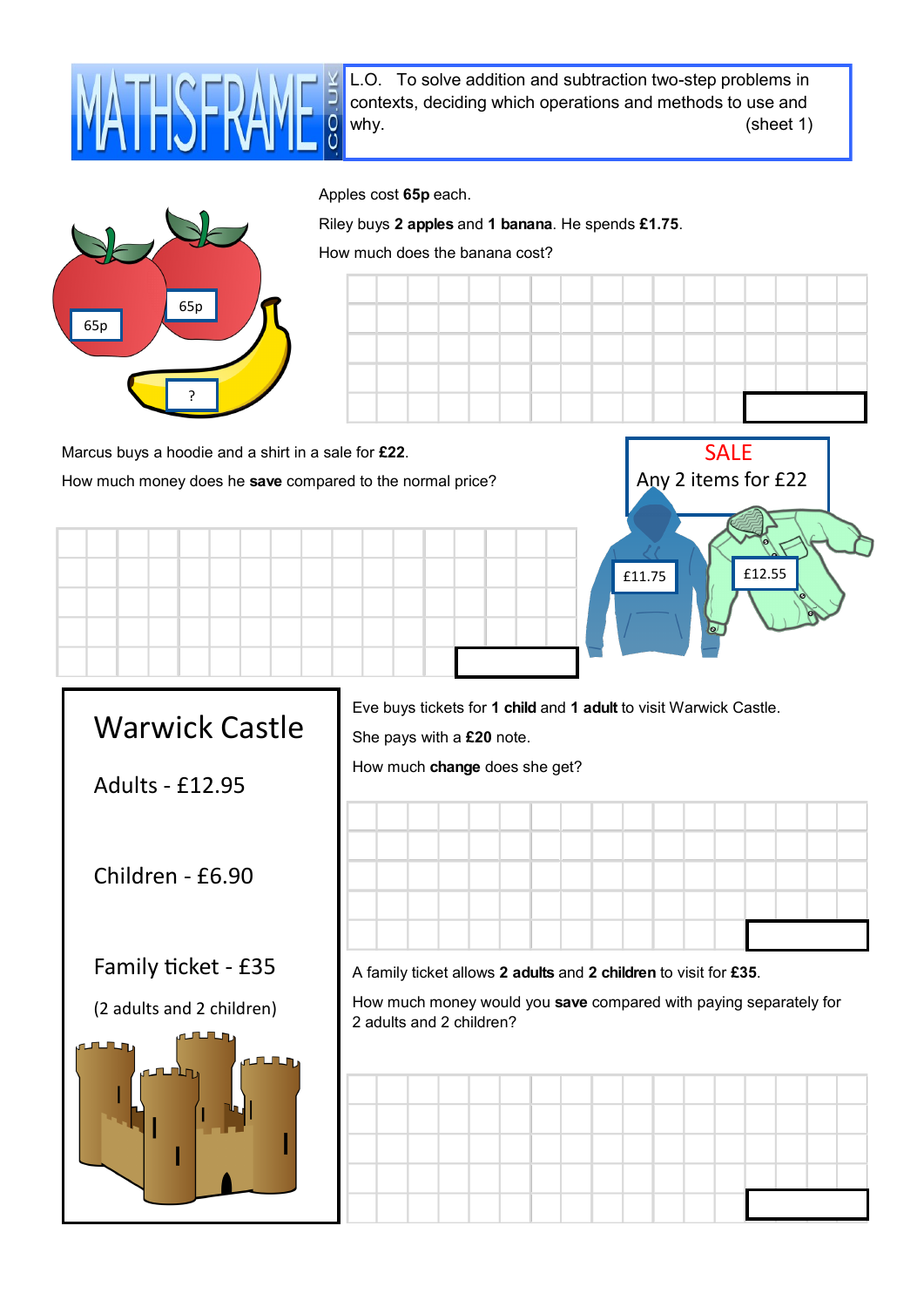

L.O. To solve addition and subtraction two-step problems in contexts, deciding which operations and methods to use and why. (sheet 2)



Riley buys **2 apples** and **1 banana**. He spends **£2.25**.

How much does the banana cost?



Marcus buys a hoodie and a shirt in a sale for **£23.50** How much money does he **save** compared to the normal price?